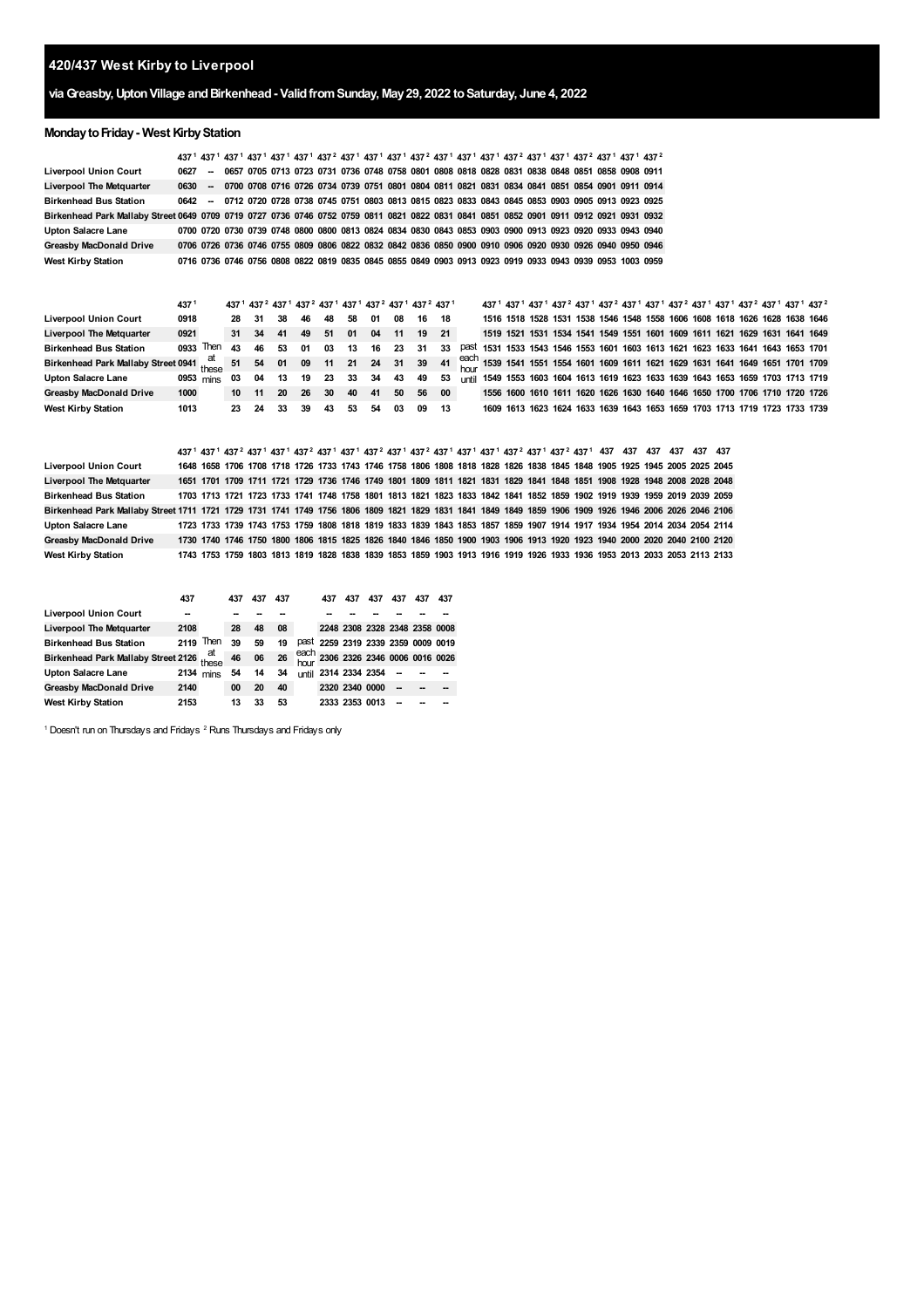## **MondaytoFriday- LiverpoolUnionCourt**

|                                                                        |        |                          |      |    |    |    |    |                                                                                                                        |    |        |      |                          |               |  |  |  | 437 <sup>1</sup> 437 <sup>2</sup> 437 <sup>1</sup> 437 <sup>1</sup> 437 <sup>1</sup> 437 <sup>1</sup> 437 <sup>2</sup> 437 <sup>1</sup> 437 <sup>1</sup> 420 <sup>1</sup> 437 <sup>1</sup> 437 <sup>2</sup> 437 <sup>1</sup> 437 <sup>1</sup> 437 <sup>1</sup> 437 <sup>2</sup> 437 <sup>1</sup> 437 <sup>2</sup> 437 <sup>1</sup> |  |  |  |  |  |
|------------------------------------------------------------------------|--------|--------------------------|------|----|----|----|----|------------------------------------------------------------------------------------------------------------------------|----|--------|------|--------------------------|---------------|--|--|--|------------------------------------------------------------------------------------------------------------------------------------------------------------------------------------------------------------------------------------------------------------------------------------------------------------------------------------|--|--|--|--|--|
| <b>West Kirby Station</b>                                              | 0623   |                          |      |    |    |    |    |                                                                                                                        |    |        |      |                          |               |  |  |  | 0633 0643 0653 0700 0704 0713 0723 0728 0733 0734 0740 0750 0800 0804 0812 0826 0834 0839 0849                                                                                                                                                                                                                                     |  |  |  |  |  |
| Greasby Old Pump Lane                                                  | 0636   | $\overline{\phantom{a}}$ |      |    |    |    |    |                                                                                                                        |    |        |      |                          |               |  |  |  | 0646 0656 0706 0713 0715 0726 0736 0741 0746 0745 0754 0804 0815 0815 0827 0841 0847 0852 0902                                                                                                                                                                                                                                     |  |  |  |  |  |
| <b>Upton Tinas Way</b>                                                 | 0643   |                          |      |    |    |    |    | 0653 0704 0714 0721 0721 0734 0744                                                                                     |    | -      |      |                          |               |  |  |  | 0754 0751 0804 0814 0825 0821 0835 0849 0853 0900 0910                                                                                                                                                                                                                                                                             |  |  |  |  |  |
| Birkenhead Brassey Street 0655 0659 0705 0717 0727 0735 0729 0748 0759 |        |                          |      |    |    |    |    |                                                                                                                        |    | $\sim$ |      |                          |               |  |  |  | 0809 0759 0819 0829 0840 0829 0850 0903 0905 0913 0923                                                                                                                                                                                                                                                                             |  |  |  |  |  |
| <b>Birkenhead Bus Station</b>                                          |        |                          |      |    |    |    |    | 0702 0704 0712 0724 0734 0743 0734 0756 0807                                                                           |    | $\sim$ |      |                          |               |  |  |  | 0817 0804 0827 0837 0849 0834 0858 0910 0912 0920 0930                                                                                                                                                                                                                                                                             |  |  |  |  |  |
| <b>Upton Newton Way</b>                                                |        |                          |      |    |    |    |    |                                                                                                                        |    | 0749   |      |                          |               |  |  |  |                                                                                                                                                                                                                                                                                                                                    |  |  |  |  |  |
| Liverpool Hood street                                                  |        |                          |      |    |    |    |    |                                                                                                                        |    |        |      |                          |               |  |  |  | 0710 0714 0720 0734 0744 0755 0744 0808 0819 0812 0829 0814 0839 0849 0901 0844 0910 0920 0922 0930 0940                                                                                                                                                                                                                           |  |  |  |  |  |
| <b>Liverpool Castle Street</b>                                         |        |                          |      |    |    |    |    | 0713 0717 0723 0737 0747 0758 0747 0811 0822                                                                           |    | $\sim$ |      |                          |               |  |  |  | 0832 0817 0842 0852 0904 0847 0913 0923 0925 0933 0943                                                                                                                                                                                                                                                                             |  |  |  |  |  |
| <b>Liverpool Union Court</b>                                           |        |                          |      |    |    |    |    |                                                                                                                        |    | 0815   |      |                          |               |  |  |  |                                                                                                                                                                                                                                                                                                                                    |  |  |  |  |  |
|                                                                        |        |                          |      |    |    |    |    |                                                                                                                        |    |        |      |                          |               |  |  |  |                                                                                                                                                                                                                                                                                                                                    |  |  |  |  |  |
|                                                                        |        |                          |      |    |    |    |    |                                                                                                                        |    |        |      |                          |               |  |  |  |                                                                                                                                                                                                                                                                                                                                    |  |  |  |  |  |
|                                                                        |        |                          |      |    |    |    |    |                                                                                                                        |    |        |      |                          |               |  |  |  |                                                                                                                                                                                                                                                                                                                                    |  |  |  |  |  |
|                                                                        | 4371   |                          | 4372 |    |    |    |    | 437 <sup>1</sup> 437 <sup>1</sup> 437 <sup>2</sup> 437 <sup>1</sup> 437 <sup>2</sup> 437 <sup>1</sup> 437 <sup>1</sup> |    |        | 4372 | 4371                     |               |  |  |  | 437 <sup>1</sup> 437 <sup>1</sup> 437 <sup>2</sup> 437 <sup>1</sup> 437 <sup>1</sup> 437 <sup>2</sup> 437 <sup>1</sup> 437 <sup>1</sup> 437 <sup>2</sup> 437 <sup>1</sup> 437 <sup>1</sup> 437 <sup>2</sup> 437 <sup>1</sup> 437 <sup>1</sup> 437 <sup>2</sup> 437 <sup>1</sup>                                                    |  |  |  |  |  |
| <b>West Kirby Station</b>                                              | 0859   |                          | 04   | 09 | 19 | 19 | 29 | 34                                                                                                                     | 39 | 49     | 49   | 59                       |               |  |  |  | 1449 1459 1504 1509 1519 1519 1529 1539 1539 1549 1559 1559 1609 1619 1619 1629                                                                                                                                                                                                                                                    |  |  |  |  |  |
| Greasby Old Pump Lane                                                  | 0912   |                          | 17   | 22 | 32 | 32 | 42 | 47                                                                                                                     | 52 | 02     | 02   | 12                       |               |  |  |  | 1502 1512 1517 1522 1532 1532 1542 1552 1552 1602 1612 1612 1622 1632 1632 1642                                                                                                                                                                                                                                                    |  |  |  |  |  |
| <b>Upton Tinas Way</b>                                                 | 0920   |                          | 23   | 30 | 40 | 38 | 50 | 53                                                                                                                     | 00 | 10     | 08   | 20                       |               |  |  |  | 1508 1520 1523 1530 1540 1538 1550 1600 1558 1610 1620 1618 1630 1640 1638 1650                                                                                                                                                                                                                                                    |  |  |  |  |  |
| <b>Birkenhead Brassey Street 0933</b>                                  |        | Then                     | 35   | 43 | 53 | 50 | 03 | 05                                                                                                                     | 13 | 23     | 20   | 33                       | past          |  |  |  | 1520 1533 1535 1543 1553 1550 1603 1613 1610 1623 1634 1630 1644 1653 1650 1703                                                                                                                                                                                                                                                    |  |  |  |  |  |
| <b>Birkenhead Bus Station</b>                                          | 0940   | at                       | 42   | 50 | 00 | 57 | 10 | 12                                                                                                                     | 20 | 30     | 27   | 40                       | each          |  |  |  | 1527 1540 1542 1550 1600 1557 1610 1622 1617 1632 1644 1637 1654 1702 1657 1712                                                                                                                                                                                                                                                    |  |  |  |  |  |
| <b>Upton Newton Way</b>                                                | $\sim$ | these<br>mins            |      |    |    |    |    |                                                                                                                        |    |        |      | $\overline{\phantom{a}}$ | hour<br>until |  |  |  |                                                                                                                                                                                                                                                                                                                                    |  |  |  |  |  |
| Liverpool Hood street                                                  | 0950   |                          | 52   | 00 | 10 | 07 | 20 | 22                                                                                                                     | 30 | 40     | 37   | 50                       |               |  |  |  | 1537 1550 1552 1600 1610 1607 1620 1632 1627 1642 1655 1647 1705 1712 1707 1722                                                                                                                                                                                                                                                    |  |  |  |  |  |
| <b>Liverpool Castle Street</b>                                         | 0953   |                          | 55   | 03 | 13 | 10 | 23 | 25                                                                                                                     | 33 | 43     | 40   | 53                       |               |  |  |  | 1540 1553 1555 1603 1613 1610 1623 1635 1630 1645 1658 1650 1708 1715 1710 1725                                                                                                                                                                                                                                                    |  |  |  |  |  |
| <b>Liverpool Union Court</b>                                           |        |                          |      |    |    |    |    |                                                                                                                        |    |        |      |                          |               |  |  |  |                                                                                                                                                                                                                                                                                                                                    |  |  |  |  |  |
|                                                                        |        |                          |      |    |    |    |    |                                                                                                                        |    |        |      |                          |               |  |  |  |                                                                                                                                                                                                                                                                                                                                    |  |  |  |  |  |

|                                                                                                                                         |  |  |  |  |  | 437 <sup>1</sup> 437 <sup>2</sup> 437 <sup>1</sup> 437 <sup>1</sup> 437 <sup>2</sup> 437 <sup>1</sup> 437 <sup>1</sup> 437 <sup>2</sup> 437 <sup>1</sup> 437 <sup>2</sup> 437 <sup>1</sup> 437 <sup>2</sup> 437 <sup>1</sup> 437 <sup>2</sup> 437 <sup>1</sup> 437 <sup>2</sup> 437 437 437 437 437 437 |  |  |  |  |                                                                                                                | 437 | 437 437 |        |                     | 437 | 437 437             |  |
|-----------------------------------------------------------------------------------------------------------------------------------------|--|--|--|--|--|---------------------------------------------------------------------------------------------------------------------------------------------------------------------------------------------------------------------------------------------------------------------------------------------------------|--|--|--|--|----------------------------------------------------------------------------------------------------------------|-----|---------|--------|---------------------|-----|---------------------|--|
| <b>West Kirby Station</b>                                                                                                               |  |  |  |  |  | 1639 1639 1649 1659 1659 1709 1719 1719 1729 1739 1739 1749 1806 1805 1825 1825 1845 1905 1925 1945 2005                                                                                                                                                                                                |  |  |  |  |                                                                                                                | 25  | 45      | 05     |                     |     | 2245 2305 2325      |  |
| Greasby Old Pump Lane                                                                                                                   |  |  |  |  |  | 1652 1652 1702 1712 1712 1722 1732 1732 1742 1752 1752 1802 1818 1818 1837 1838 1857 1917 1937 1957 2017                                                                                                                                                                                                |  |  |  |  |                                                                                                                | 37  | 57      | 17     |                     |     | 2257 2317 2337      |  |
| <b>Upton Tinas Way</b>                                                                                                                  |  |  |  |  |  | 1700 1658 1710 1720 1718 1730 1740 1738 1750 1800 1758 1810 1824 1824 1843 1844 1903 1923 1943 2003 2023                                                                                                                                                                                                |  |  |  |  |                                                                                                                | 43  | 03      | 23     |                     |     | 2303 2323 2343      |  |
| Birkenhead Brassey Street 1713 1710 1723 1733 1730 1743 1753 1750 1803 1813 1810 1823 1834 1836 1853 1856 1913 1933 1953 2013 2033 Then |  |  |  |  |  |                                                                                                                                                                                                                                                                                                         |  |  |  |  |                                                                                                                | 53  | 13      | 33     |                     |     | past 2313 2333 2353 |  |
| <b>Birkenhead Bus Station</b>                                                                                                           |  |  |  |  |  |                                                                                                                                                                                                                                                                                                         |  |  |  |  | 1722 1717 1732 1740 1737 1750 1800 1757 1810 1820 1817 1830 1841 1843 1900 1903 1920 1940 2000 2020 2040 these | 00  | 20      | 40     | each 2320 2340 0000 |     |                     |  |
| <b>Upton Newton Way</b>                                                                                                                 |  |  |  |  |  |                                                                                                                                                                                                                                                                                                         |  |  |  |  | mins                                                                                                           |     |         | $\sim$ | until               |     |                     |  |
| Liverpool Hood street                                                                                                                   |  |  |  |  |  | 1732 1727 1742 1750 1747 1800 1810 1807 1820 1830 1827 1840 1851 1853 1910 1913 1930 1950 2010 2030 2050                                                                                                                                                                                                |  |  |  |  |                                                                                                                | 10  | 30      | 50     |                     |     | 2330 2350 0010      |  |
| <b>Liverpool Castle Street</b>                                                                                                          |  |  |  |  |  | 1735 1730 1745 1753 1750 1803 1813 1810 1823 1833 1830 1843 1854 1856 1913 1916 1933 1953 2013 2033 -                                                                                                                                                                                                   |  |  |  |  |                                                                                                                |     |         |        |                     |     |                     |  |
| <b>Liverpool Union Court</b>                                                                                                            |  |  |  |  |  |                                                                                                                                                                                                                                                                                                         |  |  |  |  |                                                                                                                |     |         |        |                     |     |                     |  |

|                                     | 437 437   |  |
|-------------------------------------|-----------|--|
| West Kirby Station                  | 2345 0005 |  |
| Greasby Old Pump Lane               | 2357 0017 |  |
| Upton Tinas Way                     | 0003 0023 |  |
| Birkenhead Brassey Street 0013 0033 |           |  |
| <b>Birkenhead Bus Station</b>       |           |  |
| <b>Upton Newton Way</b>             |           |  |
| Liverpool Hood street               |           |  |
| <b>Liverpool Castle Street</b>      |           |  |
| <b>Liverpool Union Court</b>        |           |  |

Doesn't run on Thursdays and Fridays  $2$  Runs Thursdays and Fridays only

## **Saturday- West KirbyStation**

|                                                                                                                                                                             | 437 | 437                          | 437 | 437 | 437 437 | 437 437 | 437                                       | 437 437 |                                                        |                                                                | 437 | 437 | 437      | 437 | 437   | 437 | 437 437 | 437 | 437 | 437 437                             |  |
|-----------------------------------------------------------------------------------------------------------------------------------------------------------------------------|-----|------------------------------|-----|-----|---------|---------|-------------------------------------------|---------|--------------------------------------------------------|----------------------------------------------------------------|-----|-----|----------|-----|-------|-----|---------|-----|-----|-------------------------------------|--|
| <b>Liverpool Union Court</b>                                                                                                                                                |     | $\sim$ $\sim$                |     |     |         |         | 0718 0738 0758 0818 0828 0838 0848 - 0908 |         |                                                        |                                                                | 18  | -28 | 38       | 48  | 58    | 08  |         |     |     | 1658 1708 1718 1738 1758 1818       |  |
| <b>Liverpool The Metquarter</b>                                                                                                                                             |     | $\sim$ 100 $\sim$ 100 $\sim$ |     |     |         |         | 0721 0741 0801 0821 0831 0841 0851 - 0911 |         |                                                        |                                                                | 21  | 31  | 41 51    |     | 01    | 11  |         |     |     | 1701 1711 1721 1741 1801 1821       |  |
| <b>Birkenhead Bus Station</b>                                                                                                                                               |     |                              |     |     |         |         |                                           |         |                                                        | 0643 0713 0733 0753 0813 0833 0843 0853 0903 - 0923 Then       | 33  |     | 43 53    | 03  | 13    | 23  |         |     |     | past 1713 1723 1733 1753 1813 1832  |  |
| Birkenhead Park Mallaby Street 0651 0721 0741 0801 0821 0841 0851 0901 0911 0924 0931 these 41 51 01 11 21 31 $^{20\text{CO}1}_{\text{hour}}$ 1721 1731 1741 1801 1821 1839 |     |                              |     |     |         |         |                                           |         |                                                        |                                                                |     |     |          |     |       |     |         |     |     |                                     |  |
| Upton Salacre Lane                                                                                                                                                          |     |                              |     |     |         |         |                                           |         |                                                        | 0703 0733 0753 0813 0833 0853 0903 0913 0923 0936 0943 mins 53 |     | 03  | 13       | 23  | 33    | 43  |         |     |     | until 1733 1743 1753 1813 1833 1847 |  |
| <b>Greasby MacDonald Drive</b>                                                                                                                                              |     |                              |     |     |         |         |                                           |         | 0710 0740 0800 0820 0840 0900 0910 0920 0930 0943 0950 |                                                                | 00  |     | 10 20 30 |     | 40 50 |     |         |     |     | 1740 1750 1800 1820 1840 1853       |  |
| <b>West Kirby Station</b>                                                                                                                                                   |     |                              |     |     |         |         |                                           |         | 0723 0753 0813 0833 0853 0913 0923 0933 0943 0956 1003 |                                                                | 13  | 23  | 33       | 43  | 53    | 03  |         |     |     | 1753 1803 1813 1833 1853 1906       |  |

|                                     | 437         |             | 437            | 437 | 437 |         | 437                 | 437            | 437 |                                        | 437 | 437 | 437 |              | 437                                | 437 | 437 | 437 | 437 | 437 |
|-------------------------------------|-------------|-------------|----------------|-----|-----|---------|---------------------|----------------|-----|----------------------------------------|-----|-----|-----|--------------|------------------------------------|-----|-----|-----|-----|-----|
| <b>Liverpool Union Court</b>        | 1845        |             | 05             | 25  | 45  |         |                     | 2025 2045      |     |                                        |     |     |     |              |                                    |     |     |     |     |     |
| <b>Liverpool The Metquarter</b>     | 1848        |             | 0 <sub>8</sub> | 28  | 48  |         | 2028 2048 2108      |                |     |                                        | 28  | 48  | 08  |              | 2248 2308 2328 2348 2358 0008      |     |     |     |     |     |
| <b>Birkenhead Bus Station</b>       | 1859        | Then        | 19             | 39  | 59  |         | past 2039 2059 2119 |                |     | Then                                   | 39  | 59  | 19  |              | past 2259 2319 2339 2359 0009 0019 |     |     |     |     |     |
| Birkenhead Park Mallaby Street 1906 |             | at<br>these | 26             | 46  | 06  |         |                     |                |     | each 2046 2106 2126 $\frac{at}{these}$ | 46  | 06  | 26  |              | each 2306 2326 2346 0006 0016 0026 |     |     |     |     |     |
| Upton Salacre Lane                  | $1914$ mins |             | 34             | 54  | 14  | ı ıntil |                     |                |     | 2054 2114 2134 mins                    | 54  | 14  | 34  | <b>until</b> | 2314 2334 2354 -                   |     |     |     |     |     |
| <b>Greasby MacDonald Drive</b>      | 1920        |             | 40             | 00  | 20  |         | 2100 2120 2140      |                |     |                                        | 00  | 20  | 40  |              | 2320 2340 0000                     |     |     |     |     |     |
| <b>West Kirby Station</b>           | 1933        |             | 53             | 13  | 33  |         |                     | 2113 2133 2153 |     |                                        | 13  | 33  | 53  |              | 2333 2353 0013                     |     |     |     |     |     |